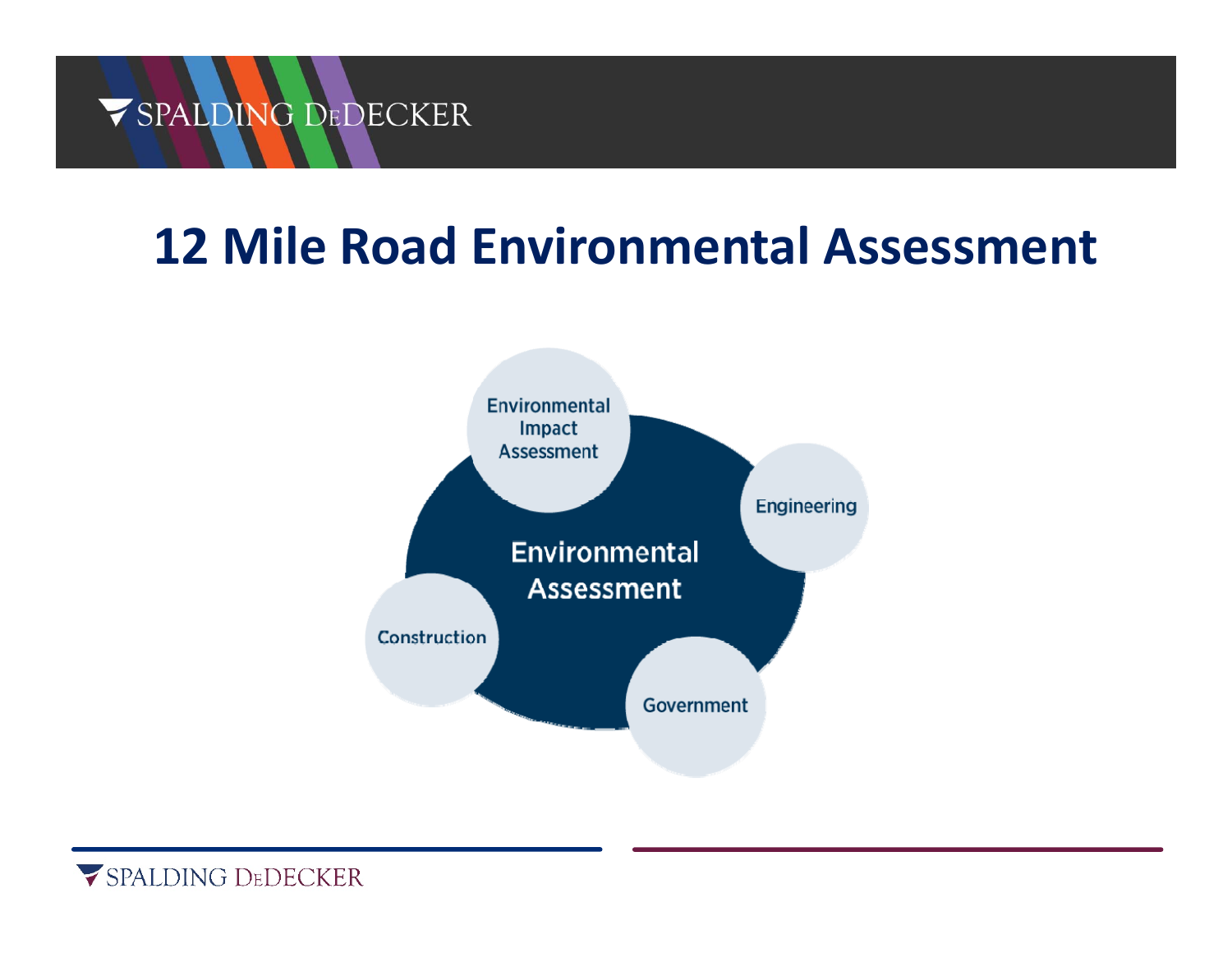#### **Environmental Assessment**

- What is it? Process of identifying, predicting and evaluating the likely environmental, socioecono and cultural impacts of a proposed define mitigation action
- •Why is it needed? - Federal regulations administered through the Fed Administration (FHWA) requires a full evaluation roadway improvements when the the environmental impacts are uncertain

SPALDING DEDECKER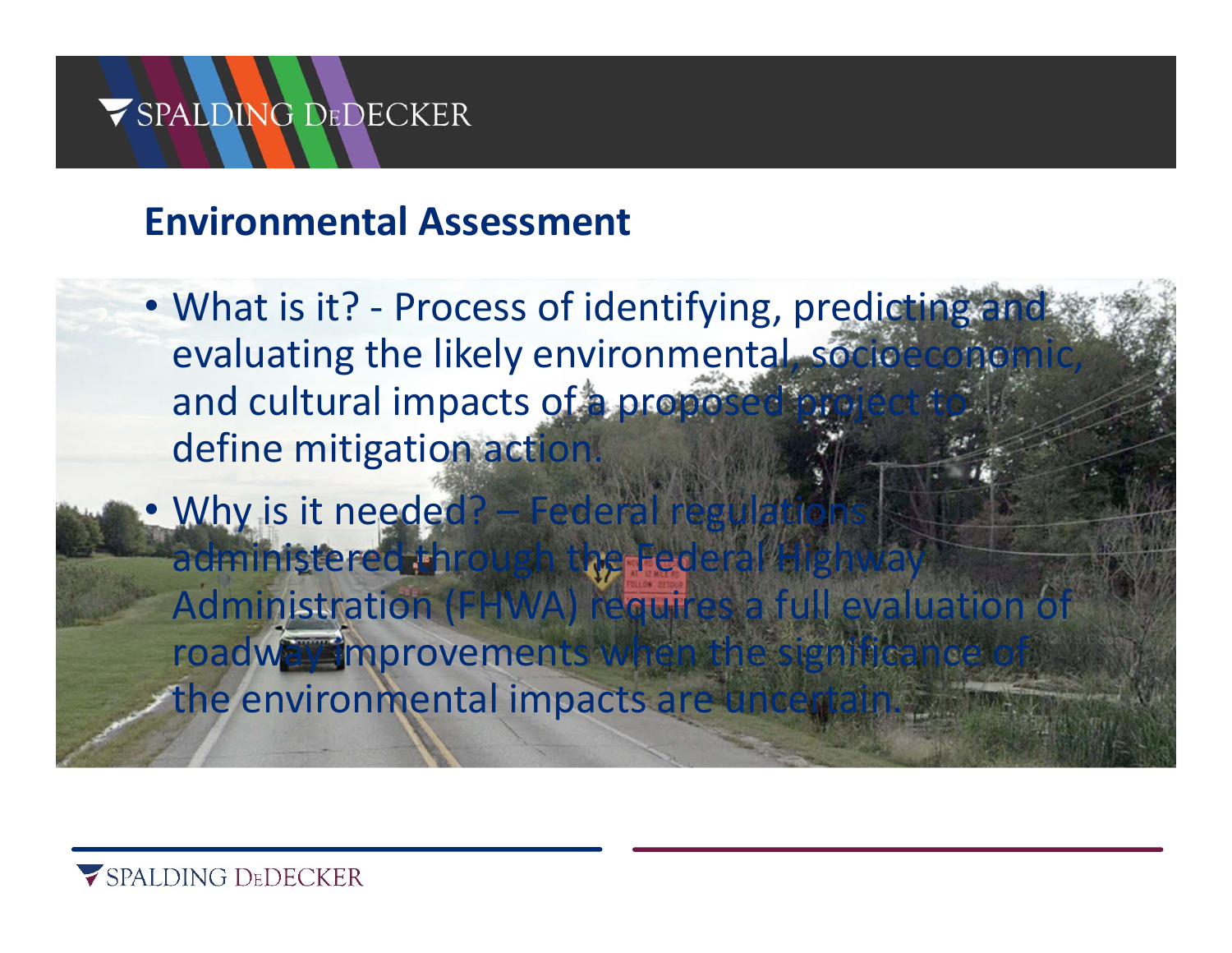### **Project Location**



SPALDING DEDECKER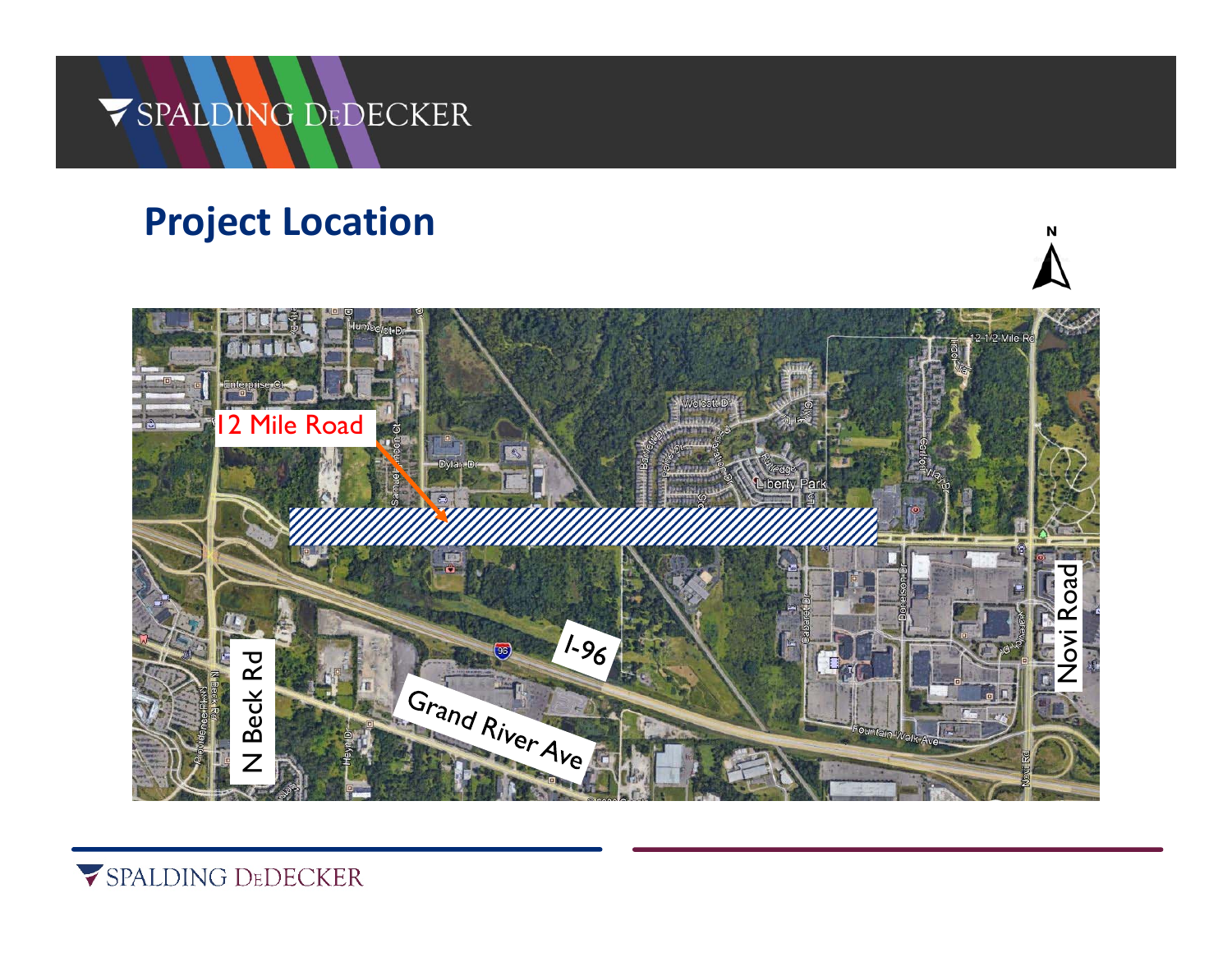### **Purpose For Project**

- Accommodate projected traffic volumes
	- Increase development needs
- Improve safety along 12 Mile Road
	- Improve sight distance for stopping
	- Pavement condition
	- Reduce potential for crashes
- Improve safety and access at intersections
- Meet the intent of Master Plan
	- Match existing boulevard at Dixon Road and Beck Road
- Aesthetically improve the corridor

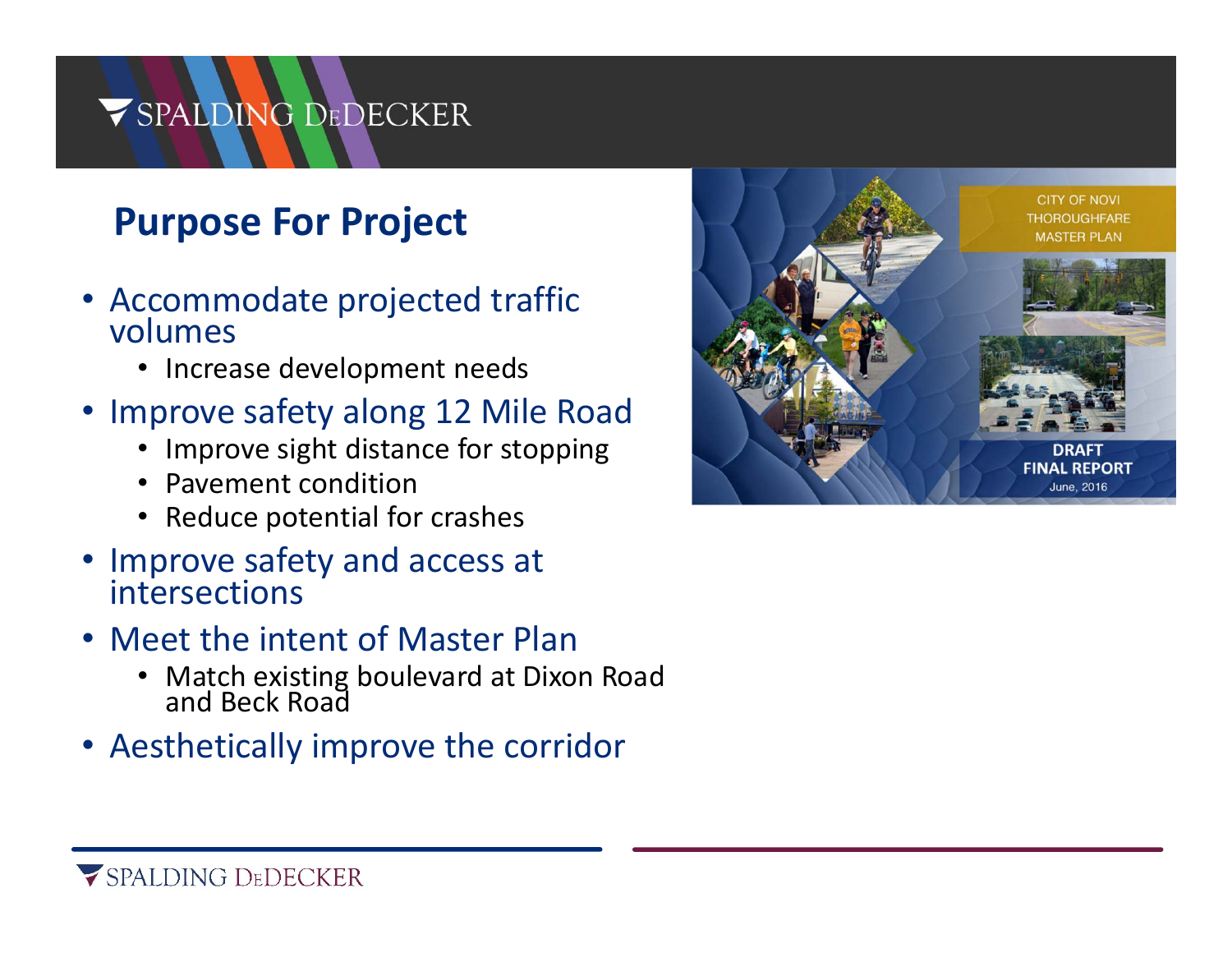**Need for Project**

## Increased residential and commercial development within the corridor

• Liberty Park, Fountain Walk Crossing as well as infill of commercial property

#### Increased traffic volumes

• Usage outpaces capacity

#### · Improve traffic safety

• Reduce large volume of rear end collisions

#### • Improve mobility

• Lack of continuous pedestrian facilities

SPALDING DEDECKER

 $\bullet$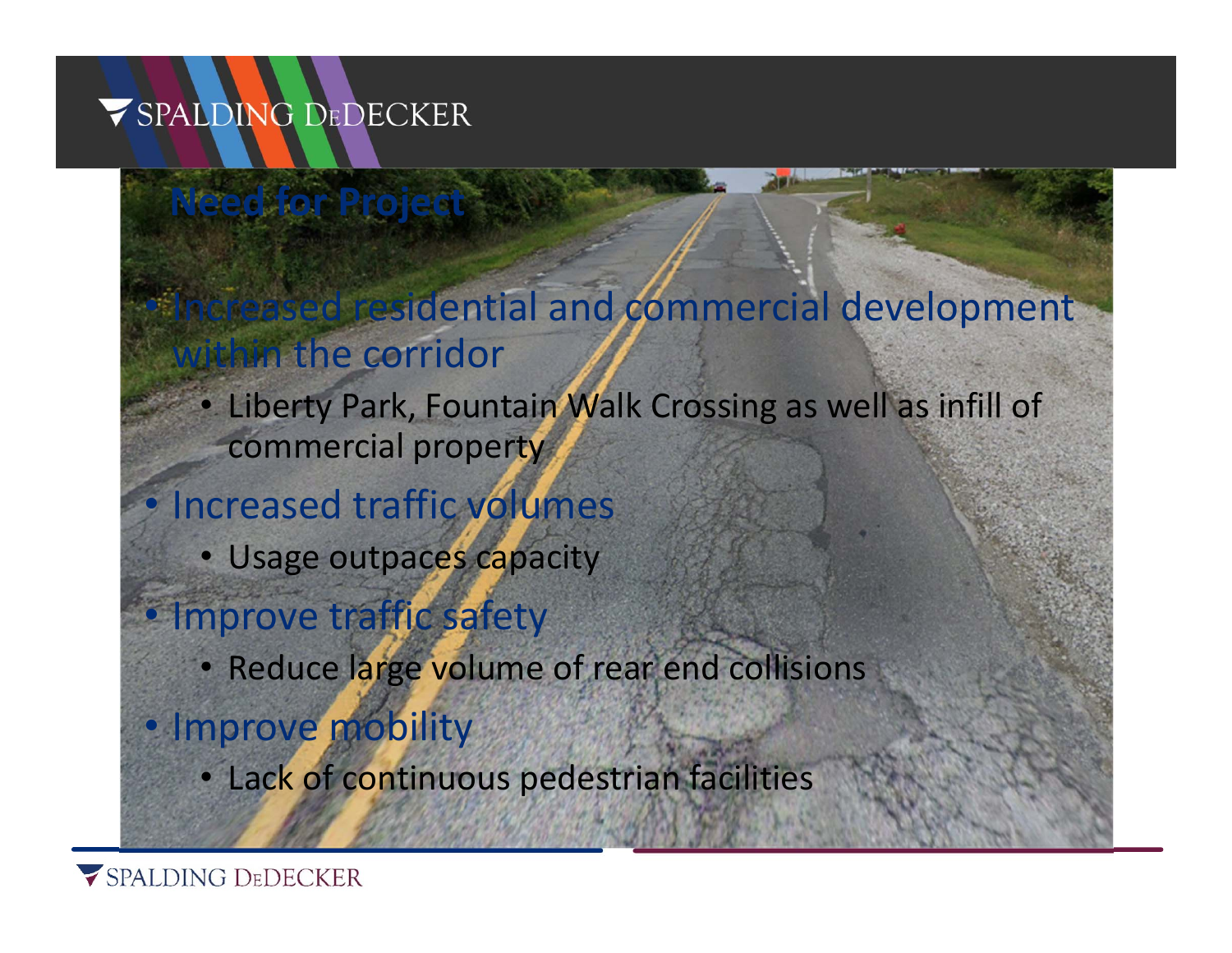## **4 Lane Boulevard**

- 150' Right of Way
- Level of Service B
	- High degree of driver comfort; some delay
- Superior in operation efficiency and safety
- Cost competitive with 5 lane roadway
- Matches configuration at Beck and Dixon

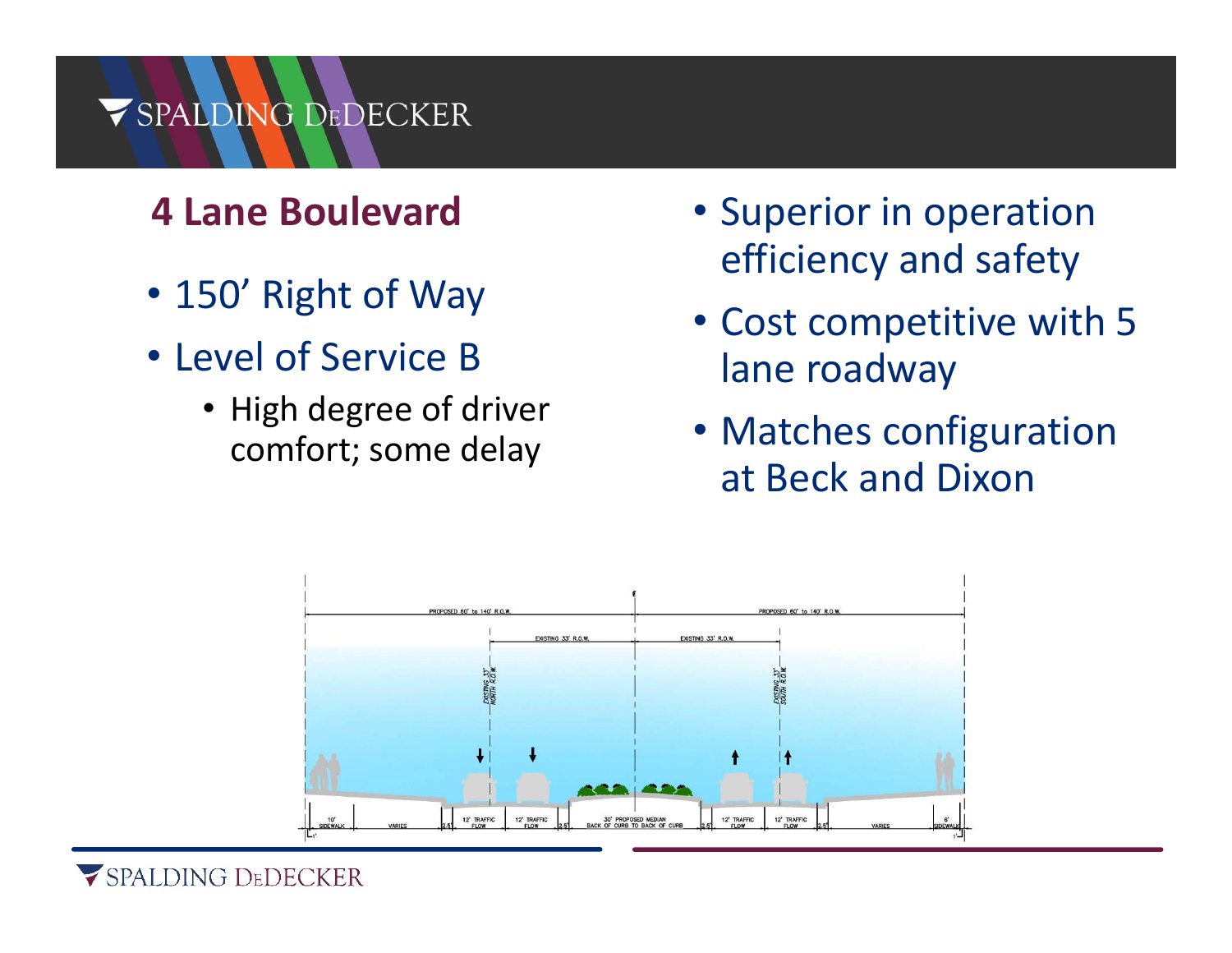## **5 Lane Roadway**

- 120' Right of Way
- Level of Service D
	- Some driver frustration, moderate delay
- Less land acquisition (4.5 acres vs 5.5 acres)